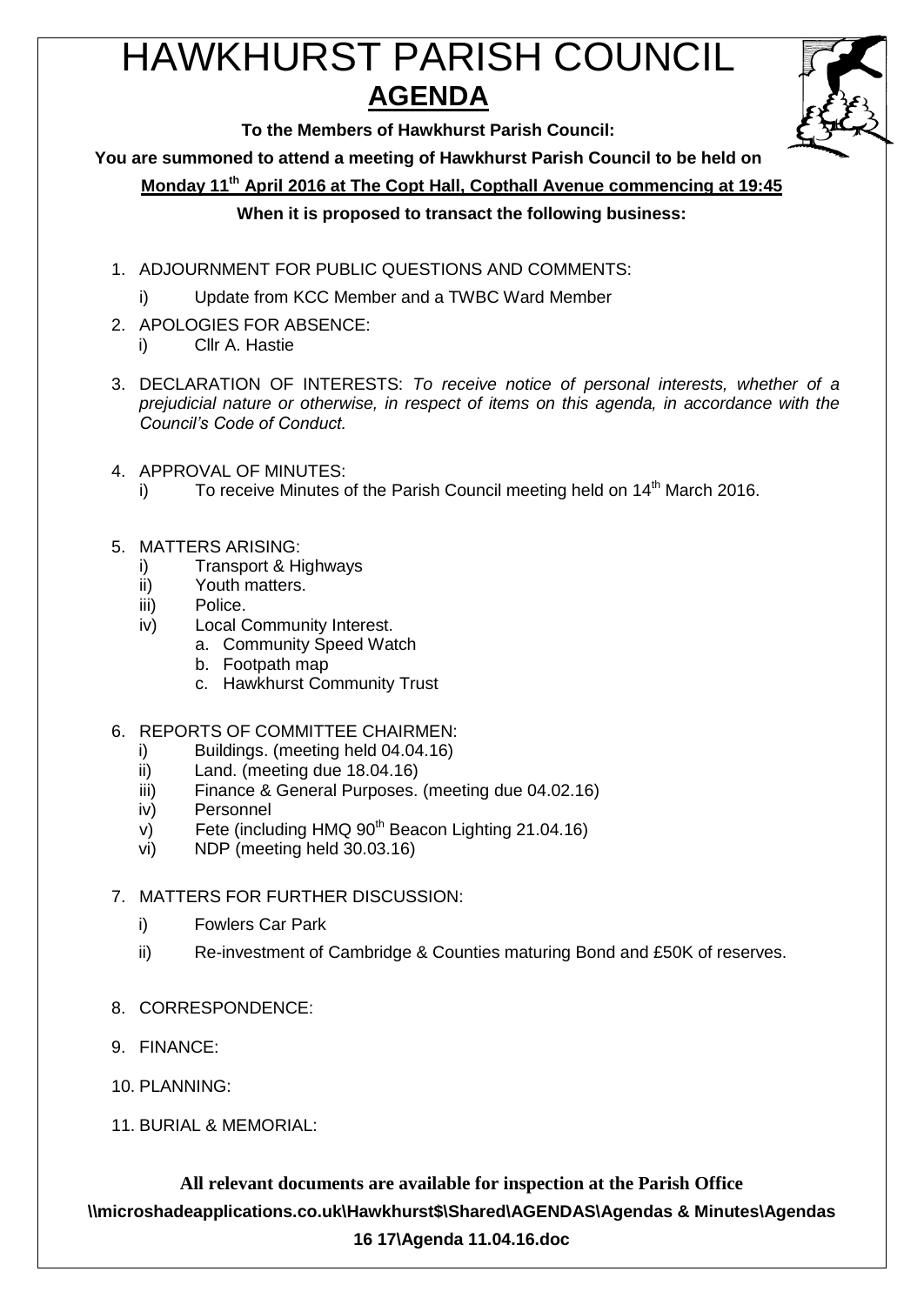#### 13. CONFIDENTIAL:

*Pursuant to section 1 (2) of the Public Bodies (Admission to Meetings) Act 1960 it is resolved that, because of the confidential nature of the business to be transacted, the public and the press leave the meeting during consideration of the following items:*

i) Ockley Allotments

14. CLOSURE:

Nicole Malem, Clerk to the Parish Council

Agenda Item 8: Correspondence

|                | Date<br>Received | From                       | Subject                                                                       |
|----------------|------------------|----------------------------|-------------------------------------------------------------------------------|
| 1              | 21.03.2016       | <b>TWBC</b>                | Consultation on draft Sports & Active Recreation<br><b>Strategy 2016-2021</b> |
| 2              | 21.03.2016       | <b>KCC</b>                 | <b>KCC Funded Bus Services Consultation</b>                                   |
| 3              | 24.03.2016       | S.G. Davies                | <b>Resignation Letter as HPC Councillor</b>                                   |
| $\overline{4}$ | 24.03.2016       | <b>KALC</b>                | Renewal Notice for 01.04.2016                                                 |
| 5              | 04.04.2016       | Rt Hon Greg Clark MP       | <b>Fowlers Car Park</b>                                                       |
| 6              | 04.04.2016       | Hop Pickers Heritage Group | Desk-Based archaeology report                                                 |
| $\overline{7}$ | 05.04.2016       | A resident                 | <b>Ockley Allotments</b>                                                      |
| 8              | 05.04.2016       | <b>Cllr Sean Holden</b>    | SheepWatch UK                                                                 |

## Agenda Item 9: Finance.

## INCOME AND EXPENDITURE MARCH 2016

| Accounts for payment            | £  | 13,712.26 |
|---------------------------------|----|-----------|
| Payment received                | £  | 1,936.00  |
| <b>Net Expenditure</b>          | -£ | 11,776.26 |
| <b>Cambridge &amp; Counties</b> |    |           |
| Reserve                         | £  | 86,147.60 |
| <b>Lloyds Current</b>           | £  | 10,499.50 |
| <b>Lloyds Access Reserve</b>    | £  | 98,877.34 |
| <b>Petty Cash</b>               | £  | 146.92    |

9.1 Agreement to pay payments schedule.

9.2 Account reconciliation and petty cash check.

Agenda Item 10: Planning

10.1 Planning & Highways Information:

| Ref. No.        | Proposal           | Location            | Comments                  |
|-----------------|--------------------|---------------------|---------------------------|
| <b>KCC</b>      | Road closure       | A229 Cranbrook Road | 16.06.16 for 5 days for   |
|                 |                    |                     | resurfacing               |
| <b>KCC/TWBC</b> | Discussion re:     | Rye Rd outside      | Awaiting KCC/TWBC further |
|                 | Removal of parking | Highgate Hall       | thoughts                  |
|                 | bav                |                     |                           |

## **All relevant documents are available for inspection at the Parish Office**

**\\microshadeapplications.co.uk\Hawkhurst\$\Shared\AGENDAS\Agendas & Minutes\Agendas** 

**16 17\Agenda 11.04.16.doc**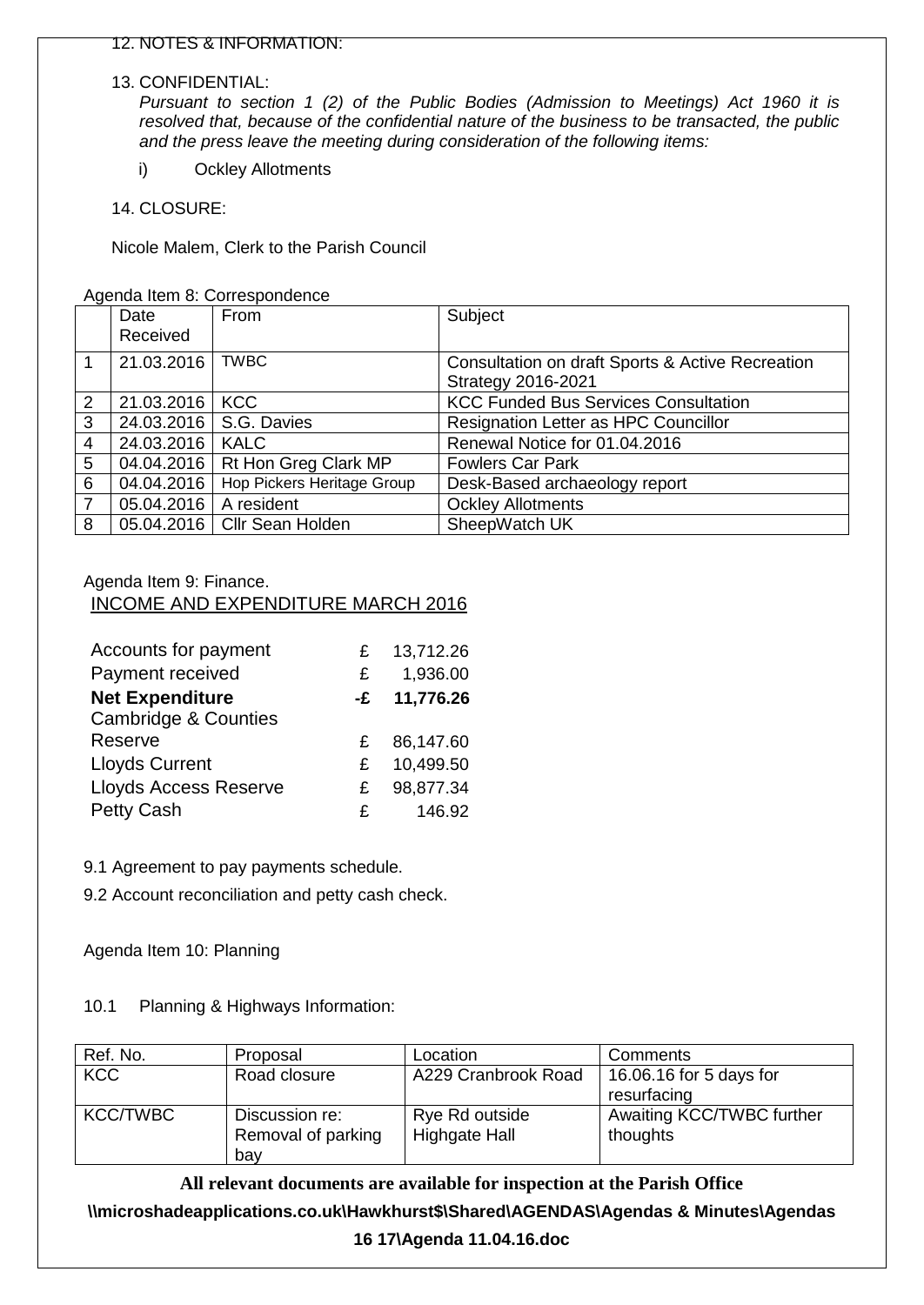| KCC.           | resurfacing                                                            | A229 Highgate Hill<br>south of traffic lights | Date to be announced ASAP.                                                                                 |
|----------------|------------------------------------------------------------------------|-----------------------------------------------|------------------------------------------------------------------------------------------------------------|
| 16/500797/FULL | Demolition of<br>existing buildings<br>and erection of 16<br>dwellings |                                               | Woodham Hall, Rye Rd   Revision of site boundary to<br>accord with comments from<br>neighbouring resident. |

## 10.2 Planning TWBC Approved:

| Ref                   | Proposal                                                                                                                                                                                | Location                            | Comments/<br>Valid |
|-----------------------|-----------------------------------------------------------------------------------------------------------------------------------------------------------------------------------------|-------------------------------------|--------------------|
| 16/500695/FULL        | Demolition of existing detached garage and<br>erection of ancillary guest accommodation.<br>Alterations to existing driveway with<br>extension of dropped kerb to front of<br>property. | The Coach House,<br><b>Mercers</b>  |                    |
| 16/501428/LAWP<br>RO. | Lawful Devpt Cert. for creation of new<br>access off Slip Mill Lane for dwelling house<br>and new parking/turning.                                                                      | Slip Mill, Slip Mill<br>Lane        |                    |
| 16/500500/FULL        | Erection of a single storey side extension<br>with a velux window and alterations to<br>fenestration.                                                                                   | Hedges, Hensil Lane                 |                    |
| 16/500307/FULL        | Internal Alterations, extension to garage,<br>demolition of lean-to and extension to<br>kitchen                                                                                         | Woodsden Oast,<br><b>Water Lane</b> |                    |
| 16/501850/SUB         | Tree Protection Plan per 15/508107/FULL                                                                                                                                                 | Eshott, Theobalds                   |                    |

| 10.3 Planning TWBC<br>Refused: |                            |                              |                              |  |
|--------------------------------|----------------------------|------------------------------|------------------------------|--|
| Ref. No.                       | Proposal                   | Location                     | Comments/Valid               |  |
| 16/500790/NMAD                 | Insertion of rooflights to | <b>Station Garage, Gills</b> | Amendments are not non-      |  |
|                                | rear elevations of plots   | Green                        | material so would change the |  |
|                                | 4,5,6 of 15/500780/FULL    |                              | original permission granted. |  |

10.4 Planning Applications received:

| <b>Nu</b><br>mb<br>er | <b>Application</b><br><b>No</b> | <b>Proposal</b>                                                                                                                                                                                                                        | <b>Location</b>                     | <b>Comments</b>                                        |
|-----------------------|---------------------------------|----------------------------------------------------------------------------------------------------------------------------------------------------------------------------------------------------------------------------------------|-------------------------------------|--------------------------------------------------------|
| 1 <sup>1</sup>        | 16/501837/FULL                  | Single storey side extension with roof<br>lantern                                                                                                                                                                                      | The Old Post Office, Gills<br>Green |                                                        |
|                       | 2 16/501936/FULL                | Single storey extension with roof lights<br>and a first floor extension to the front,<br>and 2 storey rear/side extension and<br>conversion of the existing stable block                                                               | <b>Sisley Oast, Sopers</b><br>Lane  |                                                        |
|                       | 3 16/501807/FULL                | Erection of 2 storey front extension and<br>single storey rear extension                                                                                                                                                               | 2 Eastview, The Moor                |                                                        |
|                       | 4 16/500944/FULL                | Variation of conditions 2 and 7 for<br>14/506521/FULL to allow brick work be Moor<br>replaced with cedral boarding, windows<br>to be altered finish and slate in place of<br>tile; to allow additional dormer to<br>replace rooflight. | Crofton House, The                  | Change of front<br>rooflight to<br>matching<br>dormer. |
|                       | 5 16/501928/LBC                 | LBC for removal of kitchen/dining room<br>wall to accommodate new kitchen<br>layout, new door and window to north<br>wall and glazing to internal south wall.                                                                          | Home Farm, Water Lane               |                                                        |
|                       | 6 16/502248/FULL                | Demolition of existing garages and<br>erection of 1 x 2 bed affordable home<br>with 4 parking spaces                                                                                                                                   | Garages, Park Cottages              |                                                        |

**All relevant documents are available for inspection at the Parish Office**

**\\microshadeapplications.co.uk\Hawkhurst\$\Shared\AGENDAS\Agendas & Minutes\Agendas** 

**16 17\Agenda 11.04.16.doc**